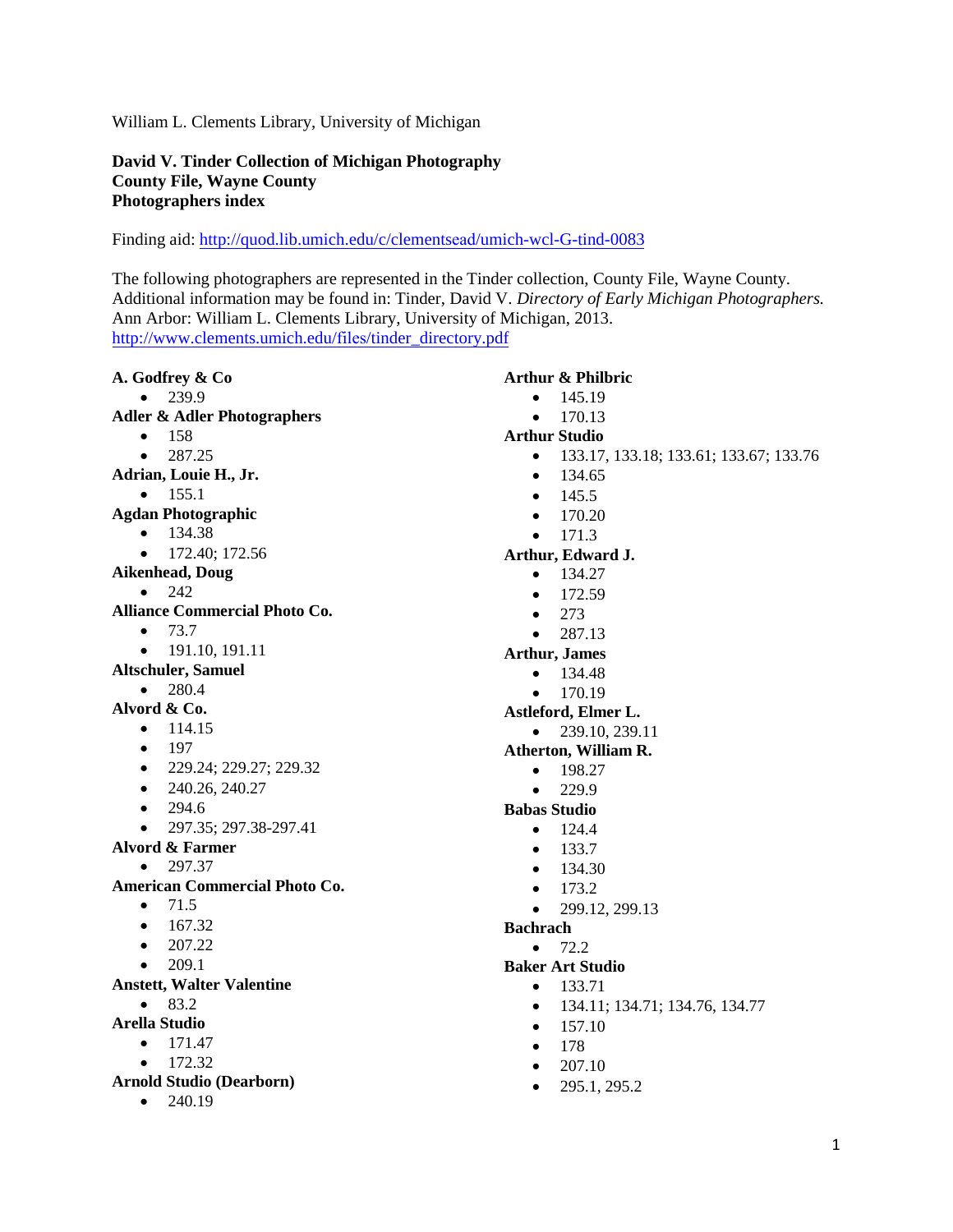**Baker Studio**  $-133.70$  134.34; 134.75, 134.76  $• 147.8$  $\bullet$  157.11  $\bullet$  172.19, 172.20  $-191.8, 191.9$  $• 193$ **Baker, Chas. R**  $\bullet$  143.1  $• 172.21$  $• 236$ **Ball, Lyman L.**  $\bullet$  171.20-171.23 **Ballaun Studio**  $-147.1$  $\bullet$  172.51, 172.52; 172.60  $• 173.1$  $\bullet$  287.14; 287.22  $• 299.14$ **Balsley, George W.**  $-198.22$  $-229.8$ **Bardwell, John Jex**  $-198.3$  $• 225$ **Baron, Herman**  $\bullet$  133.57; 133.73, 133.74 134.42, 134.43; 134.73, 134.74  $\bullet$  147.6, 147.7  $\bullet$  170.4-170.6  $\bullet$  171.16, 171.17  $• 172.64$ **Beaudoin, Andrew J.**  $• 224.13$ **Benham, Walter D.**  $• 266.1$ **Berger, C. A.**  $• 144.15$ **Blanchard, Isaac H.**  $\bullet$  6 **Bleibel, Gustav**  $\bullet$  171.6; 171.15  $• 173.16$ **Bogdan, August M.**  $• 287.15$ 

- **Bonish Studio**  $-127.37$  $-133.65$  $• 134.47$  $• 253$  $\bullet$  287.23, 287.24 **Bonish, Leo A.**  $-173.39$  $• 280.19$ **Boston Dime Gallery**  $• 167.1$ **Bowles, Esther A., Mrs.**  $\bullet$  133.9-133.14  $\bullet$  134.18-134.21; 134.62  $\bullet$  145.8, 145.9  $• 167.30$  $\bullet$  170.7, 170.8  $\bullet$  171.30 **Bracy, Diehl & Co.**  $• 134.7$  $\bullet$  171.28 **Brewe, Charles C.**  $-198.42$  $• 207.6$ **Brown & Co.**  $• 133.4$  $\bullet$  134.22, 134.23  $• 167.36$  $• 170.14$ **Burose, Herman**  $-293.14$ **Central Art Studio**  $• 173.36$  $• 280.23$ **Chamberlain, Charles Chetwynd**  $\bullet$  173.13 **Charles Hopp & Co.** 133.21-133.23; 133.42; 133.50  $• 134.49$ **Charles Photo Studio**  $\bullet$  172.25 **Cheff, Edmund Archael**  $\bullet$  81.1  $\bullet$  120.8  $• 145.14$  $\bullet$  147.12
	- $164$
	- $-170.22$
	- $\bullet$  171.31
	- $\bullet$  172.24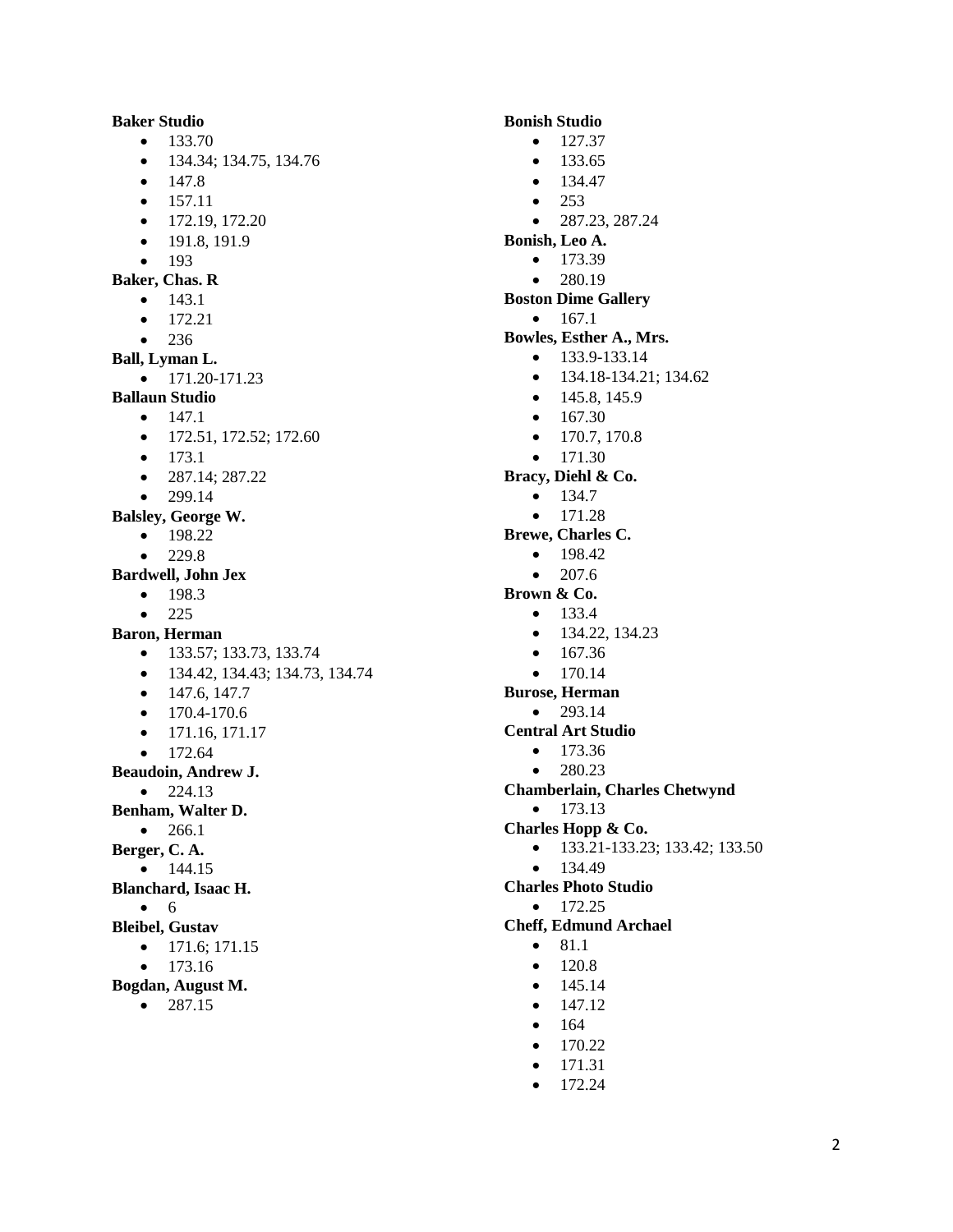**Chocianowicz, Leon**  $• 167.16$ **Chrysler ABD Photographic Department**  $• 133.36$ **Clark Bros. Studio**  $\bullet$  240.21  $• 272.5$ **Clark, Joe**  $66.4, 66.5$ **Club Photos Inc.**  $\bullet$  20.1-20.3 **Coburn, John S.**  $-198.40$ **Commercial Photo Service Co.**  $• 73.8$  $\bullet$  191.4, 191.5  $\bullet$  207.9  $\bullet$  210 **Conat, Joseph H.**  $• 133.58$  $• 170.18$ **Continental Studios**  $• 171.46$ **Cook, Frederick Elmarn**  $\bullet$  45.1-45.10 **Cousins Art Studio**  $99.10$  $• 134.12$  $• 145.13$  $-180.11$  $• 214$ **Coville Studio**  $\bullet$  171.2; 171.27 **Craine, Benjamin H.** 133.34; 133.43; 133.63, 133.64  $\bullet$  170.24, 170.25  $• 173.26$ **Craine's Babyland Studios**  $\bullet$  171.35 **Crandell Electric Studio**  $• 267.2$ **Crowley Milner & Co.**  $\bullet$  171.44 **Dante Studio**  $• 171.34$ **Davis, G.K.**

 $\bullet$  20.12

**Davison Photo Studio**  $• 134.58$  $• 207.26$  $• 299.8$ **Dean Theatrical Photos**  $-133.62$ **DeForest, David Algen**  $-48.2$ **Deluxe Theatrical Studio**  $\bullet$  120.5-120.7 **Denhalbern**  $\bullet$  167.21 **Detroit Cummer Engine Co.**  $-182$ **Detroit Edison Co.**  $\bullet$  201  $\bullet$  211.1-211.4  $• 224.17$ **Detroit News Staff**  $\bullet$  22  $\bullet$  23  $• 46$  $-49$  $• 51$  $\bullet$  52  $• 53$  $• 54$  $-72.1$  $\bullet$  81.8-81.13  $\bullet$  82.12-82.24  $\bullet$  83.12  $\bullet$  89  $\bullet$  91  $\bullet$  111.3-111.6  $\bullet$  167.17  $-180.12$  $\bullet$  191.12, 191.13  $• 198.34$  209.3; 209.8; 209.12  $\bullet$  220.6-220.8  $-232$  $• 243$  $• 244$  $• 278$  $\bullet$  292.28-292.31  $-294.3 - 294.5$ **Detroit Photographic Co.**  $^{\bullet}$  7 **Detroit Public Schools**

 $• 280.7$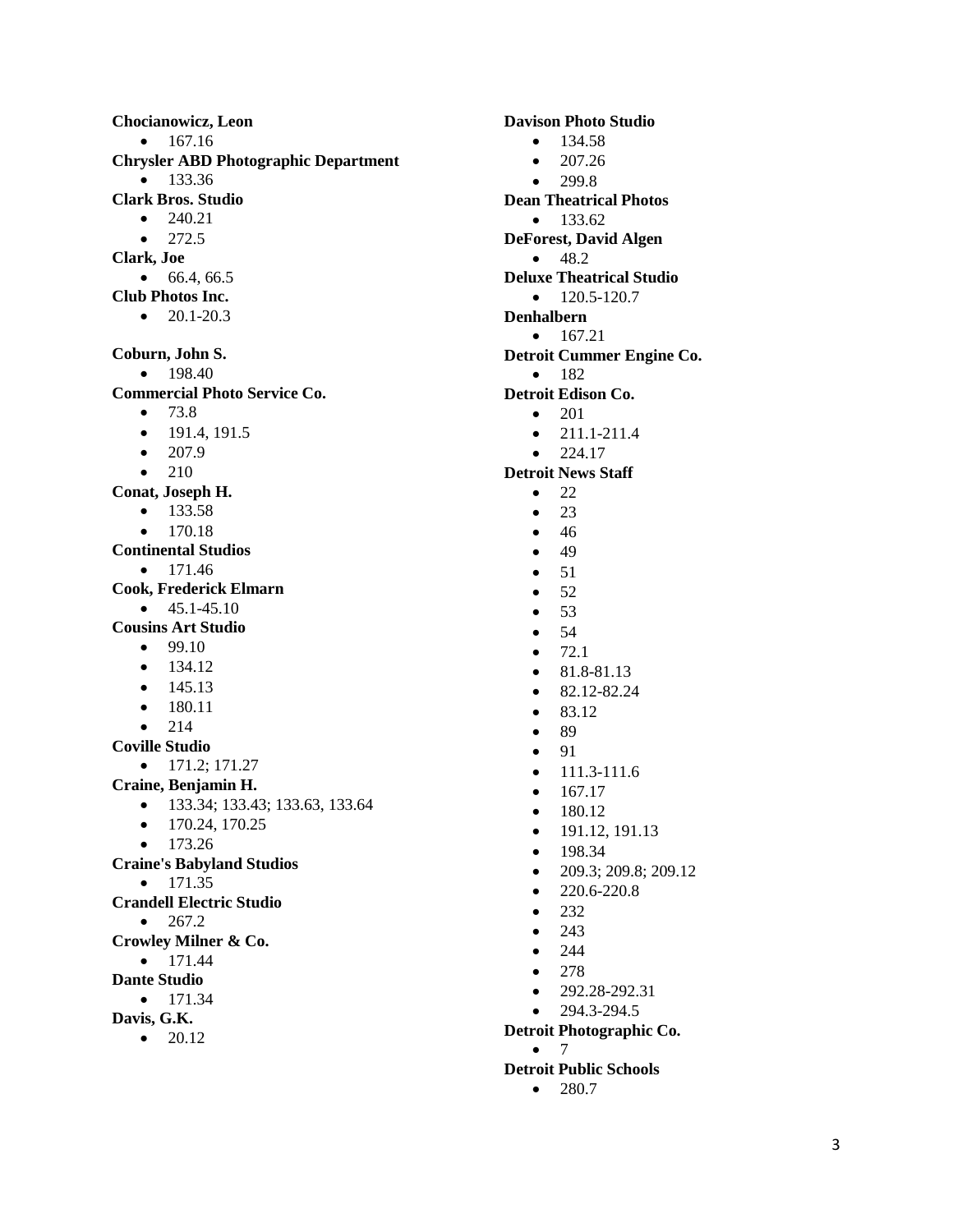**Detroit View Company**  $• 229.18$ **Dickey & Waidley** • 203 **Dietz, J.M. (Sandusky, OH)**  $\bullet$  189.3, 189.4 **Dixie Studio**  $-282$ **Donaldson Photo Co.**  $• 213.3$ **Doolittle, Susan E.**  $\bullet$  134.3; 134.72 **Drukteinis, Frank A.**  $\bullet$  172.28 **Earl Fowler and Addie Lawson**  $\bullet$  20.10, 20.11 **Earle & Hawley Commercial Photographers**  $• 18$  114.10 **Edison, Leo**  $• 228.3$ **Edwards, Sonny**  $• 167.27$  208.10 **Elliott & Elliott**  $\bullet$  20.13; 20.28 **Ellison, Thomas**  $-239.8, 239.9$ **Emmett, Bernard J.**  $-239.6, 239.7$ **Eross, Alexander J.**  $-173.18$  $• 287.17$ **Fios Photo Studio**  $• 168$ **Fletcher Studios**  $• 145.12$ **Forster, Henry**  $\bullet$  120.1 **Fotografia Italiana (G. Lanni & Co.)**  $• 229.21$  $\bullet$  299.10, 299.11 **Fowler, Earl**  $\bullet$  20.27 **Gaffield, John B.**  $-195.1$ **Gainsboro Studios**  $• 280.14$ **Gargano Associated, Inc.**  $• 119.1$ 

**General Motors Photographic Section**  $-152.1 - 152.3$ **Ginsburg, Morris**  $\bullet$  171.32; 171.42 **Godfrey and Grossman**  $-127.25$ **Golden Art Studios**  $\bullet$  173.17; 173.41 **Golden Set Studio**  $• 172.33$ **Golden's Portraits**  $• 134.5$ **Goodson & Best**  $\bullet$  170.15, 170.16 **Gorman, Joseph**  $-145.15$  $• 172.50$ **Gould, W. E.**  $-198.20$ **Grand Studio**  $• 283.6$ **Graphic Arts Studios, Inc.**  $69.15$ **Greene, Adolphus Warren**  $\bullet$  240.10 **Grossman-Knowling**  $-198.14$  $\bullet$  240.28-240.33 **H. O. Bailey Studios**  $• 81.3$ **H.R. Page and Co.**  $• 16$ **Hafford Photo**  $-262$ **Harbican Studio**  $• 169$  $\bullet$  170.9, 170.10  $\bullet$  171.9; 171.24 **Harris, H.H.**  $\bullet$  220.12 **Hart, William H.**  $• 167.7$ **Harvey, Frank J.**  $• 71.4$ **Hass Studios**  $\bullet$  120.12, 120.13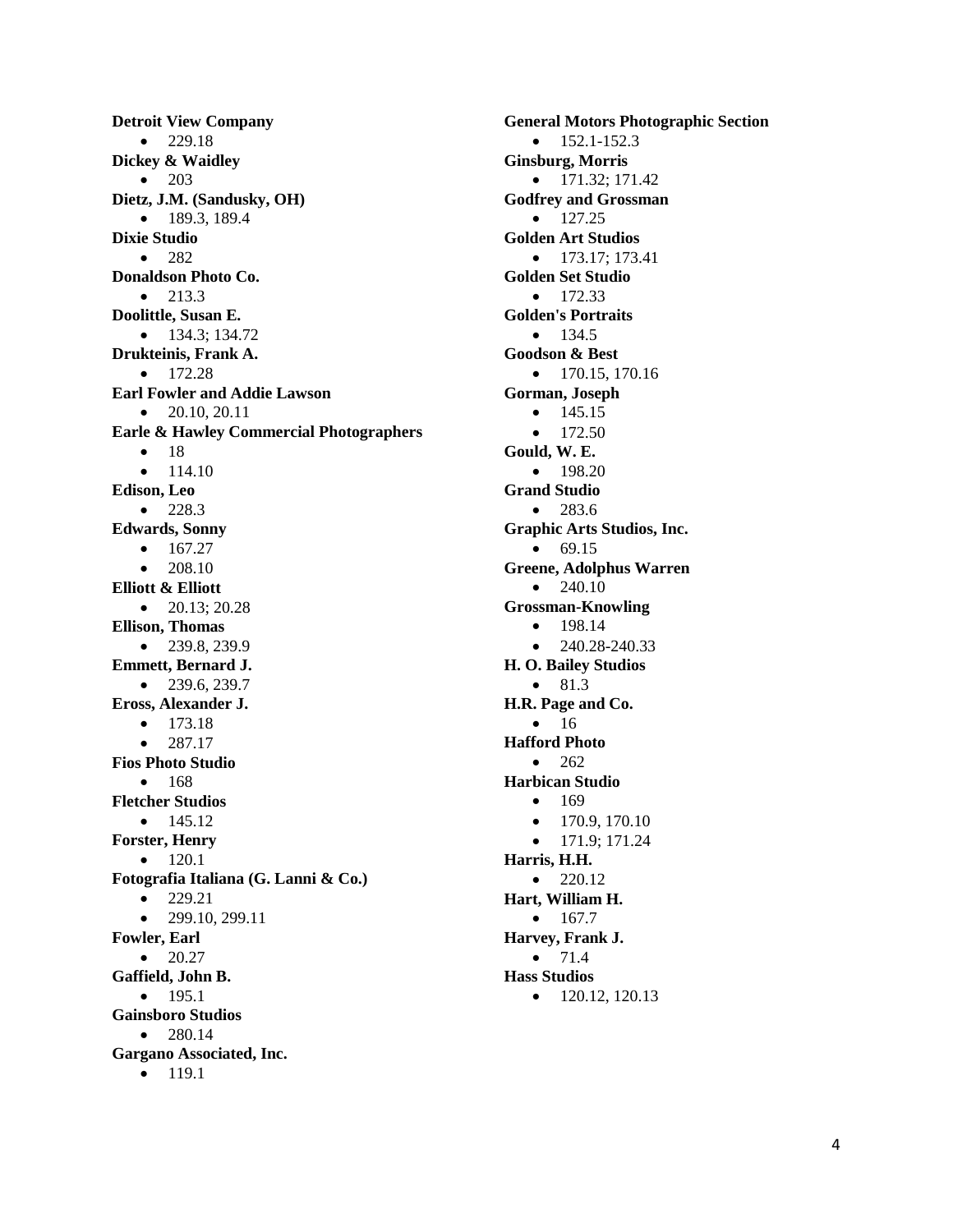**Hayes, Clarence Messenger**  $-119.8$  $\bullet$  133.53; 133.68 134.8, 134.9; 134.15 -134.17  $\bullet$  140.3  $• 157.12$  $• 170.21$  $\bullet$  171.13  $• 173.33$ **Haynes Photographic Service**  $• 250$ **Hedges -Sargent Co.**  $\bullet$  170.12 **Hediger, James D.**  $\bullet$  82.1-82.4 **Henk, John A.**  $• 167.9$ **Hesselink & Phillips**  $69.21$ **Hillmer, Davis B.**  $-194$  208.13  $\bullet$  296.1, 296.2 **Hinkston Studio**  $\bullet$  124.1 171.43 **Hoffman Studio**  $\bullet$  127.19; 127.32, 127.33  $• 166$ • 172.29; 172.34  $• 173.24$  $-198.37$  $• 256$ • 286  $\bullet$  299.3, 299.4 **Hoffman, Clarence L.**  $\bullet$  34.1-34.11 **Holcombe & Metzen**  $\bullet$  297.1-297.9 **Holgate Industrial Photos (Frederick Holgate)**  $• 126.16$ **Holgate Studio**  $\bullet$  126.14, 126.15  $\bullet$  127.24 **Hollywood Studios**  $• 133.41$ **Hopkins Studio**  $\bullet$  171.41 **Howie, George William, Jr.**  $\bullet$  81.6, 81.7

**Howie, George William**  $\bullet$  84.2-84.4  $-123$ **Hughes, D.W.**  $\bullet$  167.34, 167.35 **Hughes, John Wesley**  $-134.25$  $• 147.10$  $• 255$  $• 280.17$ **Huntington & Clark**  $\bullet$  133.49; 133.77  $• 134.52$  $\bullet$  171.12 **Huntington & Co.**  $-171.33$ **Huntington & Moore**  $-171.29$ **Iwanowski, John**  $\bullet$  172.22 **J.P.'s Photos**  $\bullet$  20.6, 20.7 **Jackson, Harvey C.**  $-120.9$  $• 128$  $-160$  $• 161$  $• 163$  $• 165$  $\bullet$  208.22  $• 287.11$  $• 288$ **Jackson, Isaac D.**  $-134.55$  $\bullet$  167.11 **Jackson's Studio**  $• 144.18$ **Jacoby & Barnes**  $\bullet$  134.10 **James, Langford P.**  $\bullet$  119.2, 119.3  $\bullet$  120.4  $-132.14$  $• 134.61$  $\bullet$  207.31 **Japour, T.K.**  $• 240.36$ **Jarocki, "Flash"**  $\bullet$  167.15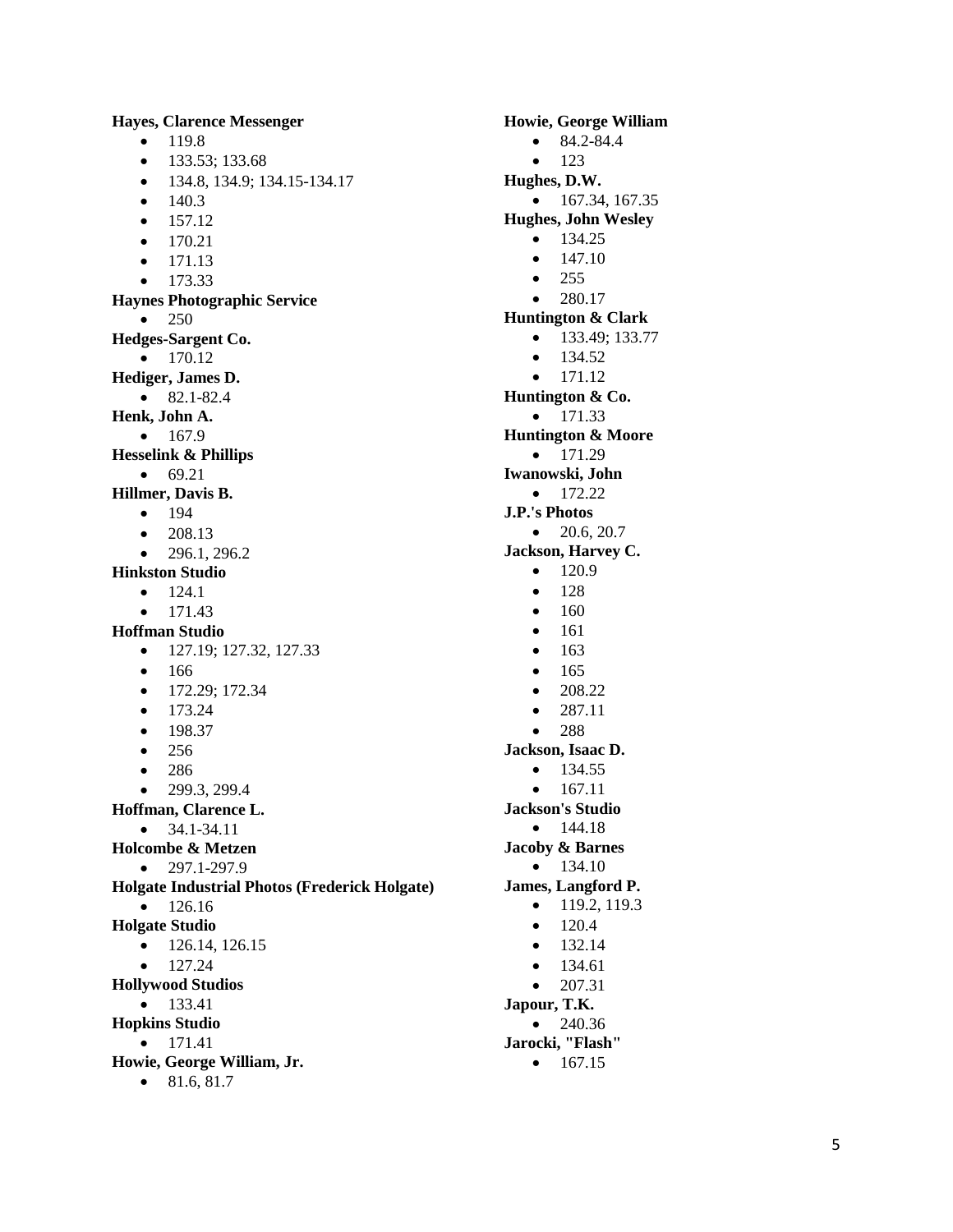**John Forster & Son**  $-133.1$  145.2 **Johnston Studio**  $\bullet$  240.20 **Johnston, Harry Ellis**  $• 119.6$  $• 170.17$ **Jones, J. F.**  $-114.17 - 114.19$ **Jones, Neal**  $• 145.11$ **Kacz, Victor J.**  $• 172.46$ **Kaczor, Kazimir H.**  $\bullet$  71.2 **Keck, Joseph G.**  $• 173.40$ **Kiddieland Studios**  $• 173.4$ **Kimmel, Louis (L. Kimmel's Highland Park Studio)**  $• 147.4$ **Kinal, Martin**  $• 133.6$ **Knechtel, Abel Miller**  $• 167.14$  $• 297.36$ **Koss Photo Studio**  $\bullet$  120.11 **Kuttnauer, Samuel**  $-280.3$ **La Salle Studio (Wyandotte)**  $• 172.5$  $• 272.2$ **Lagrou, Maurice H.**  $68$  $• 172.54$ **Lazarnick, Nathan**  $\bullet$  60.1, 60.2  $69.22$ **Leitzel (Detroit Police Department Photograph)**  $\bullet$  90.1, 90.2 **Leonard Photo**  $\bullet$  20.14 **Lewis, R. G.**  $\bullet$  81.4 **Litynski, Walter E.**  $• 172.39$  $\bullet$  287.2, 287.3

**Litynski -Jakubowski Co.**  $\bullet$  127.31  $\bullet$  133.45, 133.46  $• 134.29$  $\bullet$  172.43-172.45  $\bullet$  287.4, 287.5 **Locke -Clute Company**  $-118$  $-133.2$ **Lucas, Sylvester**  $• 275$ **Lutge, Frederick Charles**  $• 157.8$ **M. R. Freeman & Son,**  $\bullet$  147.3 **MacGregor and Company**  $667$  $-120.3$  $• 1791$  $• 208.6$ **Major, Charles L.**  $\bullet$  167.12 **Manning Bros.**  $• 59$  $\bullet$  63.1-63.3  $\bullet$  65.1-65.3  $66.6$  $69.1-69.7$  $\bullet$  81.5  $•$  83.10  $• 134.63$  $-157.7$  $-198.41$  $\bullet$  207.8  $\bullet$  217.2, 217.3  $\bullet$  229.16; 229.19; 229.22  $\bullet$  280.8; 280.20 **Margolis Studio**  $• 272.6$ **Mazur, Anthony**  $\bullet$  124.5  $\bullet$  172.11; 172.31  $• 173.15$ **McGregor, Ross H.**  $-171.45$ **McMichael, Alfred G.**  $• 171.14$  $• 133.3$  $-134.36, 134.37$ **Medburn Studio**

 $\bullet$  172.53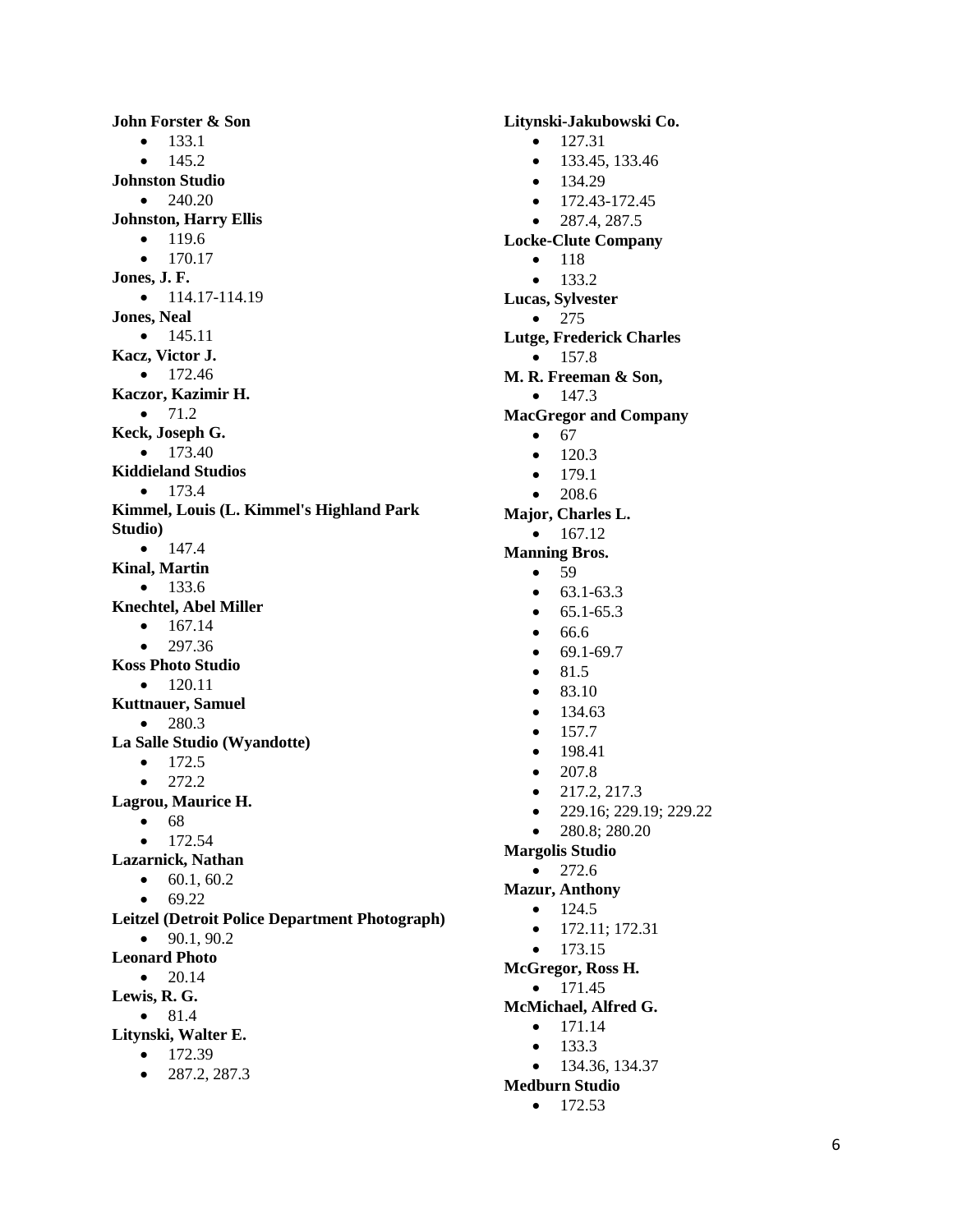**Medbury Studio**  $-282.2$ **Merz, Charles J.**  $\bullet$  133.5; 133.48  $• 173.23$ **Messinger, Charles R.**  $• 240.34$ **Metropolitan Art Studio**  $\bullet$  133.8; 133.35; 133.44  $\bullet$  171.34; 171.51  $• 173.3$  $-280.6$  $• 287.12$ **Michigan Photo Studio**  $• 287.16$ **Michigan View Co.**  $-198.29$ **Mieczkowski, John Stanislaus**  $• 171.7$ **Millard Studio**  $• 134.53$  $• 157.9$ **Millis, Isaac T.**  $\bullet$  171.36 **Mirecki, Albert J.**  $\bullet$  120.2  $\bullet$  173.7, 173.8 **Modernistic Photo Studio**  $\bullet$  172.35-172.38 **Monroe Avenue Studio**  $\bullet$  133.78-133.80  $• 134.78$ **Moorefield (Indianapolis, IN)**  $\bullet$  127.17 **Morgan, George D.**  $• 133.55$ **Morrell, Sidney B.**  $• 148$  167.29 **The Murray Studio**  $• 240.18$ **Murtagh & Lagrou**  $• 287.21$ **Naslanic, John**  $• 220.15$ **National Photo Service Company**  $\bullet$  20.8, 20.9 **Neal, (M. or N.) D.**  $\bullet$  20.15 **New Chene Studio**  $\bullet$  172.30; 172.61, 172.62

**Novelty Studio Co.**  $-133.39$  170.26; 170.29 **O'Connor Studio**  $• 138$ **Oesterreich, Robert R.**  $\bullet$  9 **P. Pieronek Studio**  $• 134.50$  $• 145.17$  $• 172.55$  $• 173.34$ **Paine, John Wesley**  $-177$ **Palmer Park Studio**  $\bullet$  171.10 **Pardridge & Blackwell**  $-124.3$ **Pattee, Francis A.M.**  $\bullet$  151.1, 151.2 **Peerless Art Studio**  $\bullet$  207.25 **Peninsular Engraving Company**  $\bullet$  17 **Perle's Studio**  $\bullet$  134.24  $• 147.14$ **Peslis, Peter J.**  $-145.4$ **Phelps, C.A. (New Castle, IN)**  $-13.1-13.5$  $• 224.7$ **Pherlo Photo**  $• 167.8$ **Photographers Commercial**  $\bullet$  4 **Photographic Illustration Inc.**  $69.23$ **Pierce, Marston A.**  $-209.2$ **Pipp, Frank H.**  $\bullet$  21  $• 76$  $• 216$ **Planetary Photo**  $\bullet$  20.4, 20.5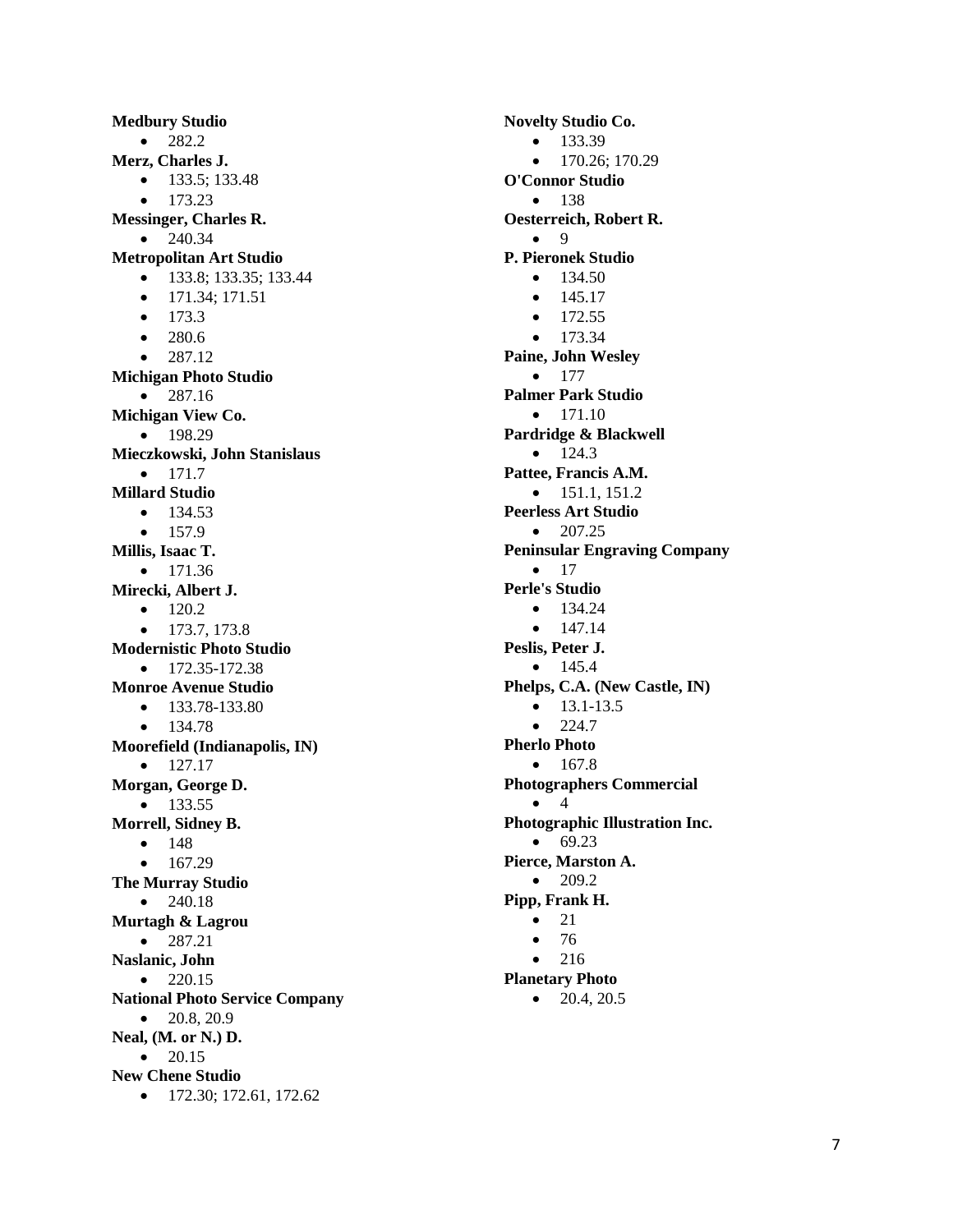**Poli, Faustino G.**  $-133.38$  $\bullet$  134.38-134.41  $\bullet$  147.9; 147.15  $• 167.5$  171.18, 171.19; 171.25; 171.55  $\bullet$  172.8, 172.9  $• 173.35$  $-198.13$  $-292.16, 292.17$ **Pollard, C.H.**  $• 159$  $• 284$  $• 285$  $-287.6$ **Polonia Studio**  $\bullet$  127.28 **Powell, H.A.**  $• 133.52$  $• 134.26$ **Powelson, Benjamin F.**  $• 142$ **Press Picture Service**  $• 209.6$ **Quartermass, Charles W.**  $\bullet$  171.11 **R.W. King & Co. Commercial Photographers**  $\bullet$  204 209.9 **Racz, Victor J.**  $• 299.6$ **Ramshaw Photo Services**  $• 134.54$  167.4 **Ramshaw, Hall D.**  $• 133.32$ **Randall, Corydon C.**  $• 297.34$ **Raymond Studios**  $• 280.15$ **Redman, Lee F.**  $\bullet$  133.24, 133.25 **Rembrandt Studios**  $-124.6$  133.29; 133.63, 133.64  $\bullet$  147.2; 147.11

 $\bullet$  280.9; 290.13; 280.18

**Rentschler, Andrew**  $-124.2$  127.5  $\bullet$  134.31, 134.32  $\bullet$  167.39  $\bullet$  170.27  $-172.10$  $\bullet$  173.5, 173.6; 173.25  $\bullet$  299.1, 299.2 **Rentschler's Studio**  $\bullet$  173.30-173.32 **Reynolds Studios**  $\bullet$  171.48 **Richards, Jack M.**  $-195.2$ **River Rouge Art Studio**  $• 133.31$ **Roberts, William E.**  $-2871$ **Robison-Phillips Co.**  $• 127.34$ **Rochowiak, Stanley A.**  $\bullet$  172.42  $-173.12$  $\bullet$  299.5; 299.7; 299.9 **Rogers, John William**  $\bullet$  170.28; 170.30-170.31  $• 171.39$ **Rotch, Otto**  $\bullet$  76  $• 218.1$  $• 240.17$ **Roy, Bruce**  $• 150$ **Rush, Peter**  $-287.19$ **Salter, Al**  $\bullet$  190.1-190.12 **San Remo Studio**  $• 134.6$ **Shemild, William E.**  $\bullet$  133.37; 133.72  $\bullet$  134.51; 134.70  $• 171.56$ **Sheppard, Jim**  $\bullet$  215 **Sherlock, Edward Grayson**  $\bullet$  133.19, 133.20 **Slocum, Walter A.**

 $\bullet$  171.38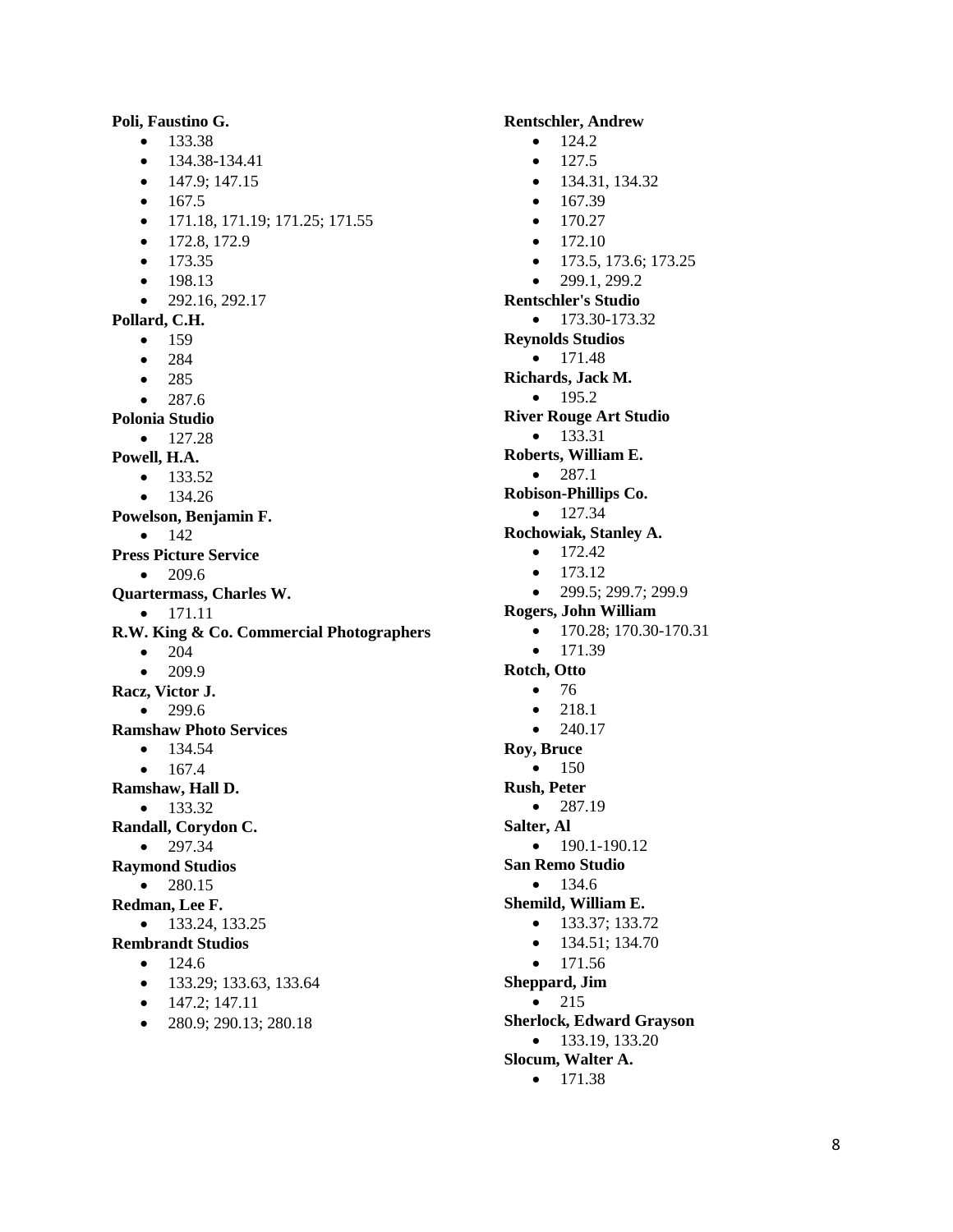$-124.7$  $-127.30$  $• 134.56$  172.23; 172.47, 172.48; 172.63 **Smith Brothers Commercial Photographers**  $• 87$  $• 97$  $-191.2$ **Smith, B. J.**  $• 198.36$ **Smith, Clarence H.**  $• 133.69$  147.5  $• 167.28$ **Somheil, Julius**  $• 133.30$  263.2 **Sowinski, Joseph** • 133.33; 133.66 • 134.46; 134.66  $-170.23$  $\bullet$  172.12-172.18  $\bullet$  173.9, 173.10; 173.14  $-280.2$ **Spellman, Delmar Driscoe**  $• 116$  119.4  $• 127.11$  $\bullet$  133.15, 133.16; 133.51  $\bullet$  134.13, 134.14  $• 147.13$  $• 170.11$  $• 171.8$  173.11 **Spencer & Wyckoff**  $• 126.13$  $\bullet$  127.22  $• 130$  $\bullet$  172.1-172.4  $\bullet$  208.2, 208.3 **Spina, Tony**  $• 14$ **Spooner & Wells, Inc.**  $• 106$  $-198.43$  $\bullet$  226.2-226.4 **Stanton, Oliver V.**  $• 167.38$ 

**Smart Set Studio**

**Sterling, George F.**  $• 43$  $• 133.47$ **Stone, Frank H.** • 205  $\bullet$  209.4, 209.5 **Storer Spellman Studio**  $-127.8$ **Stotter, Robert E.**  $-198.32$ **The Stuart Studio**  $• 134.60$ **Stypinski, Joseph S.**  $• 149$ **Taylor Studio**  $• 134.35$ **Taylor, Captain W. J.**  $-113.3$ **Thompson & Sylvester**  $• 167.33$ **Tiffany Photographic Studio**  $\bullet$  127.15  $\bullet$  133.26, 133.27  $• 134.57$  $\bullet$  172.57, 172.58  $• 280.16$ **Tomlinson, Frank N.**  $• 133.54$  $• 167.25$  $• 229.29$ **Tomsej, Joseph**  $\bullet$  127.23 **The U.S. Photo-Detroit**  $• 287.26$ **Valente, Marco**  $• 172.41$ **Venners, Henry Walter**  $\bullet$  167.18, 167.19 **W. Kiebzak, Fotograf, Niedziela Studio**  $• 298$ **Walker, William Judson**  $-134.45$  $\bullet$  171.40 **Watson Gallery**  $• 167.24$ **Watson, Joseph Elliot**  $• 134.33$ **West Detroit Photo Co.**  $• 173.19$ **Westminster Studio**  $\bullet$  144.10